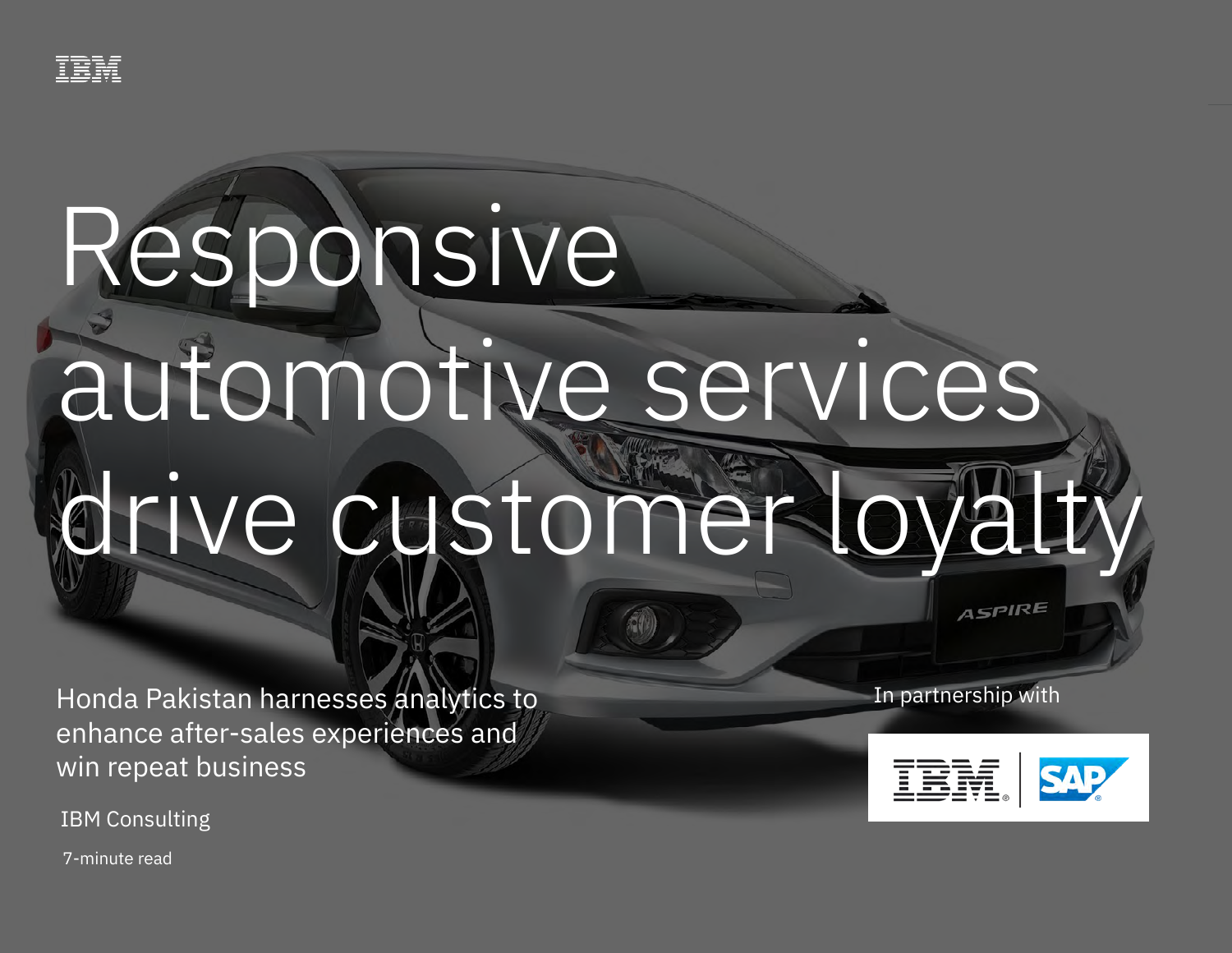o thrive in a highly competitive automotive o thrive in<br>
a highly<br>
competitive<br>
automotive<br>
market, Honda Pakistan aims to convert firsttime purchasers into lifelong customers. The after-sales experience including repairs and servicing—represents a powerful opportunity to maintain warm, positive engagement. Honda Pakistan strives to ensure that its dealer network is fully equipped to deliver high-quality services, inspiring customers to choose Honda Pakistan again when the time comes to purchase their next vehicle.



Honda Pakistan wants to deliver an exceptional experience from the first moment customers step into a dealership.

Muhammad Ali, General Manager IT at Honda Pakistan, explains: "After a temporary dip caused by the COVID-19 pandemic, the automotive sector has rebounded in a big way—and demand

for new vehicles is high. Several other leading automotive brands also operate in Pakistan, so it's never been more important for Honda Pakistan to differentiate itself."

While the first vehicle bought by a new customer is a marquee moment, longterm customer value depends on the quality of the after-sales relationship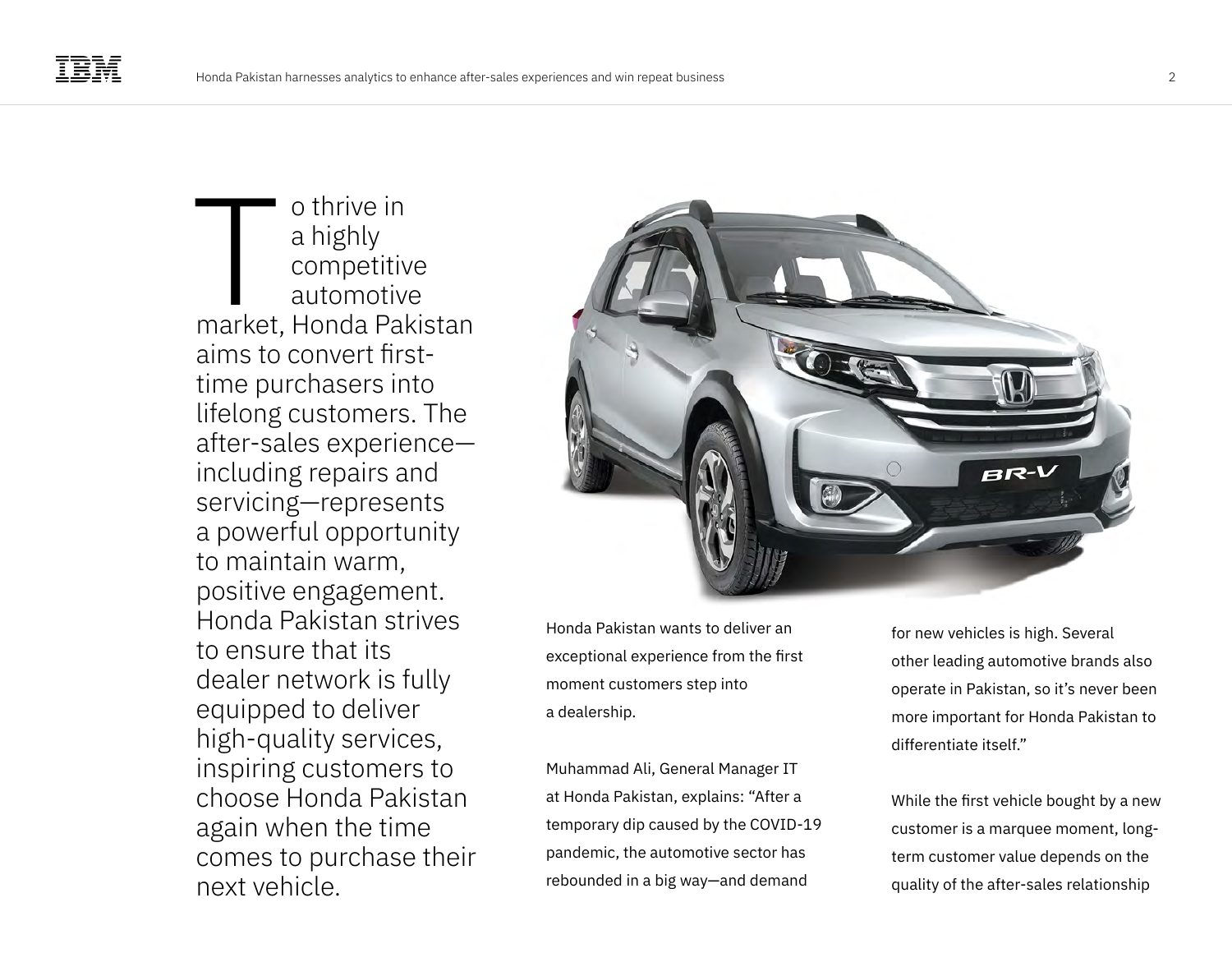for servicing and repairs. A positive after-sales experience can blossom into lifetime brand loyalty.

"Today, just over half of our customers are actively returning to our dealership partners for after-sales services," says Ali. "We aim to drive customer engagement up to 75%—increasing the propensity for first-time buyers to become repeat customers."

Honda Pakistan sells through its country-wide network of 38 dealerships. To help reach its loyalty goal, the company has targeted closer collaboration with its front-line service partners.

"Our dealers place orders with us when they need additional components to carry out servicing and repairs, some of which we must order from international suppliers," explains Ali. "In the past, we depended on manual, time-consuming

Cuts risk of stockouts through 83%

faster forecasting for spare parts

Decreases recovery<br>time objective for<br>and the content of the content of the content of the content of the content of the content of the content of the content of the content of the content of the content of the content of time objective for SAP S/4HANA by

reducing the risk of business disruption

methods such as emails, phone calls and spreadsheets to communicate with our dealerships. This approach increased the risk of key parts going out of stock—possibly leading to delays in

after-market services and damaging the customer experience."

For many years, Honda Pakistan has relied on [SAP® ERP](https://www.ibm.com/services/sap/s4hana) solutions to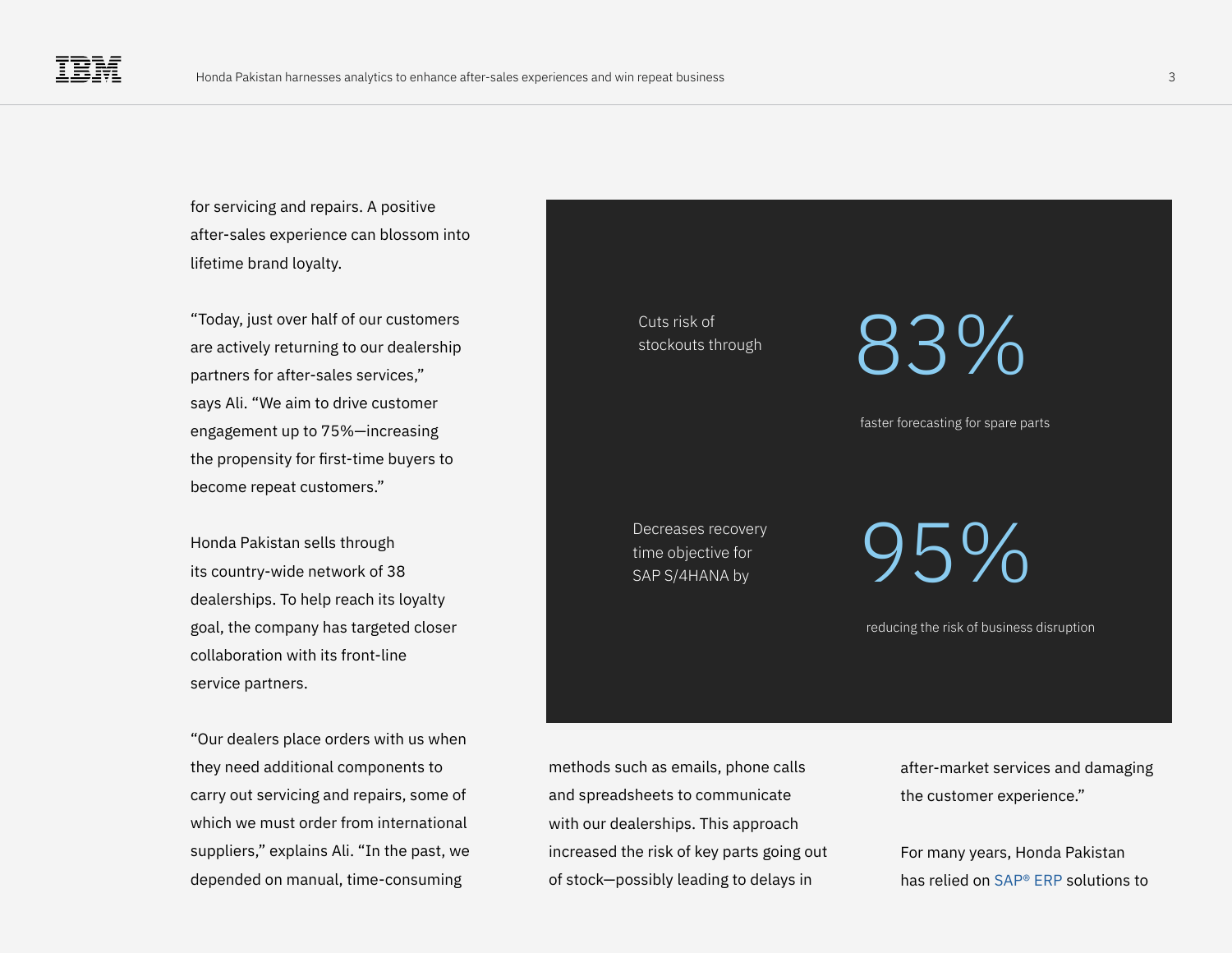support its nationwide automotive business. The company recognized that leveraging embedded analytics from the new [SAP S/4HANA®](https://www.ibm.com/services/sap/s4hana) platform fed by real-time data flows from its dealerships—had the potential to transform its approach to planning, procurement and logistics.

Ali elaborates: "We were confident that SAP S/4HANA would enable us to forecast after-sales requirements well in advance, and ensure we have the optimal inventory to service customers' vehicles in a timely manner. We were also keen to deploy a new dealer management system, powered by data from SAP S/4HANA. The aim is to see the location of inventory across our partner network, and dynamically rebalance stock levels to enable faster services—for example, shipping unused components to other dealerships when they are in high demand."

By partnering with IBM " Consulting, we can position Honda Pakistan to offer customers the best after-sales experience in the country—empowering us to build our share of a hugely competitive automotive market."

**Muhammad Ali**, General Manager IT, Honda Pakistan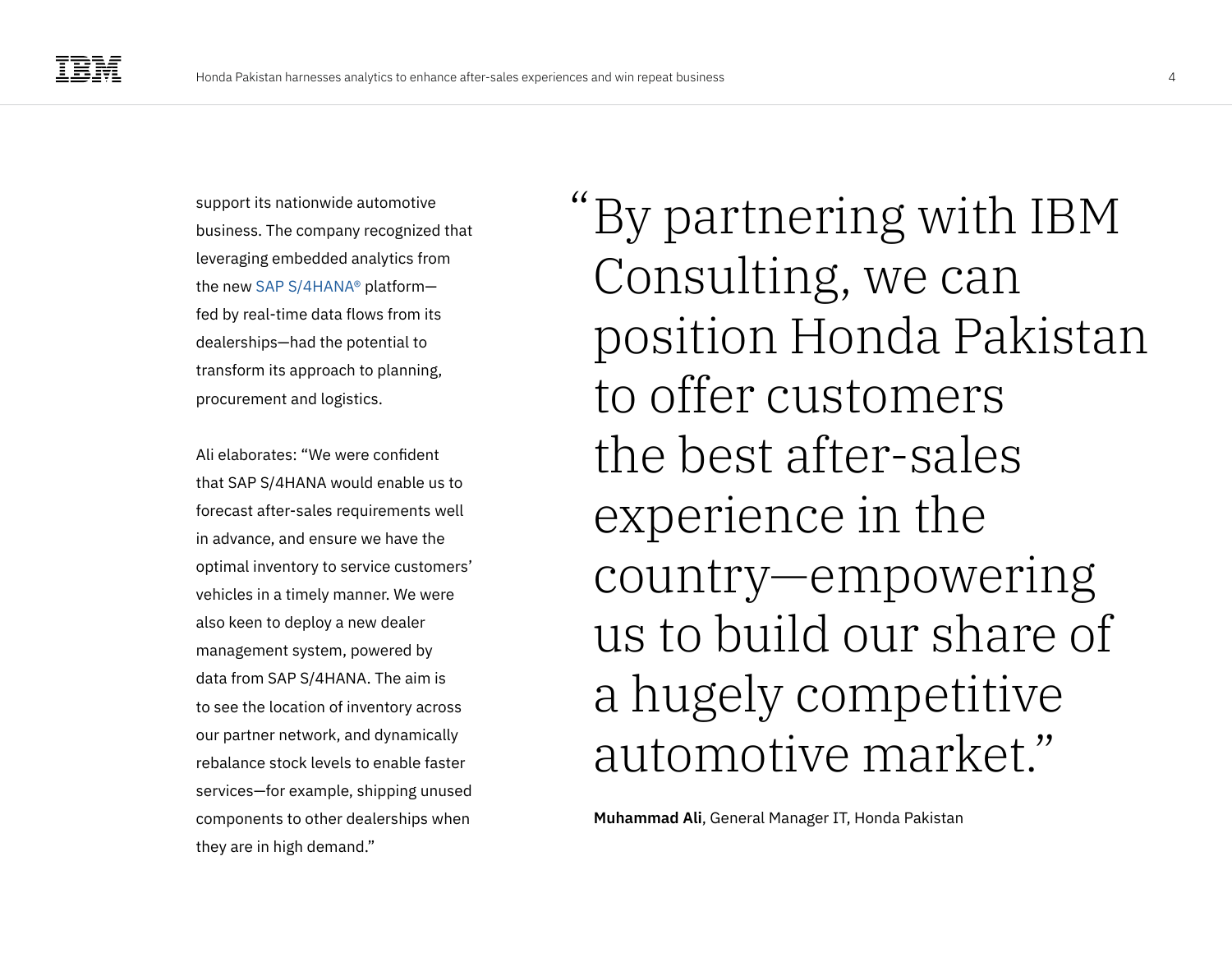### On the road to real-time insight

Honda Pakistan depends on its SAP ERP solutions to steer mission-critical business processes. After committing to the transition from SAP ERP Central Component to SAP S/4HANA, it was clear that extended downtime during the changeover would present an unacceptable risk to the business. To help ensure a smooth transition to the next-generation ERP SAP S/4HANA, the company selected expert support from [IBM® Consulting](https://www.ibm.com/consulting/).

"Our dealers use our SAP ERP applications to place orders for vehicles, so it was absolutely essential to minimize downtime in our customer relationship management systems," explains Ali. "One of the core requirements for a partner to assist us with the move to the new SAP platform



was the assurance that there would be no gap in our order-taking capability. IBM Consulting gave us that assurance, and more."

Honda Pakistan has a long and trusted relationship with IBM Consulting. IBM had worked with the company

on its initial deployment of SAP ERP several years earlier. To prepare its IT infrastructure for the in-memory demands of the new SAP solution, Honda Pakistan had more recently engaged IBM to deliver a highperformance platform for SAP S/4HANA based on [IBM Power® H922](https://www.ibm.com/it-infrastructure/power) servers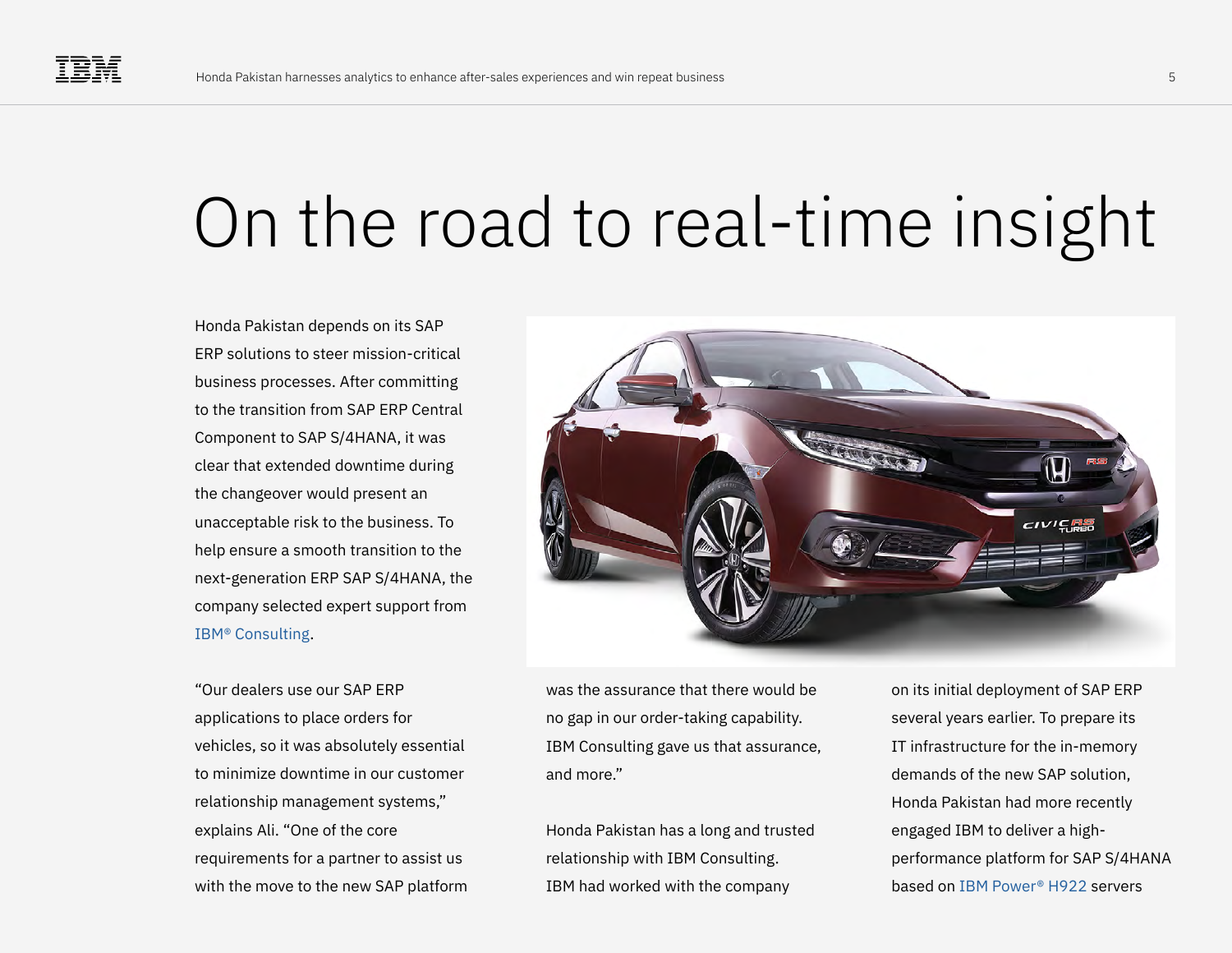and low-latency [IBM FlashSystem®](https://www.ibm.com/products/flashsystem-5200)  [5200](https://www.ibm.com/products/flashsystem-5200) storage, built with [IBM Spectrum®](https://www.ibm.com/it-infrastructure/storage/virtualization)  [Virtualize](https://www.ibm.com/it-infrastructure/storage/virtualization) technology.

Qazi Wasif, Manager IT, S/4 HANA Project Manager, SAP ABAP Consultant at Honda Pakistan, comments: "We see that IBM Power servers offer significant advantages over comparable x86 environments, including compute performance, reliability and a morecompact data center footprint. Ever since we moved our SAP business systems to IBM Power H922 servers, we've been very impressed by how robust they are—they've never let us down."

Ali continues: "IBM Consulting has been a strategic partner to Honda Pakistan for many years now. When the time came to move to SAP S/4HANA, IBM again stood head and shoulders above the competition. As well as knowing

our business processes inside and out, IBM Consulting went out of their way to assign experts who had already worked with our business on many different engagements—all the way back to the original deployment of SAP ERP. No other partner we've worked with has the same combination of deep automotive experience and strong local presence that IBM Consulting brings to the table."

To help Honda Pakistan identify the technical and operational requirements for SAP S/4HANA, IBM Consulting completed an [IBM HANA Impact](https://www.ibm.com/services/sap/s4hana)  [Assessment.](https://www.ibm.com/services/sap/s4hana) This process provided valuable information to help the two organizations build a project plan and avoid technical roadblocks during the move to the new solution.

"IBM HANA Impact Assessment gave us a way to benchmark the complexity of our customization objects and determine where we might encounter issues in the move to SAP S/4HANA," comments Ali. "The assessment also revealed opportunities to remove unneeded data from our SAP systems. With SAP S/4HANA, we reduced our database volume by more than 50%, from 750 GB to 350 GB, helping to reduce our storage requirements."

Working closely with Honda Pakistan, IBM Consulting helped the company to perform four test runs of the migration, each time identifying possible issues and refining the process. At the same time, IBM engaged with the company's dealerships and validated that the new SAP S/4HANA solution would meet the critical customer relationship management objectives.

"IBM Consulting helped Honda Pakistan mitigate the business risk of a major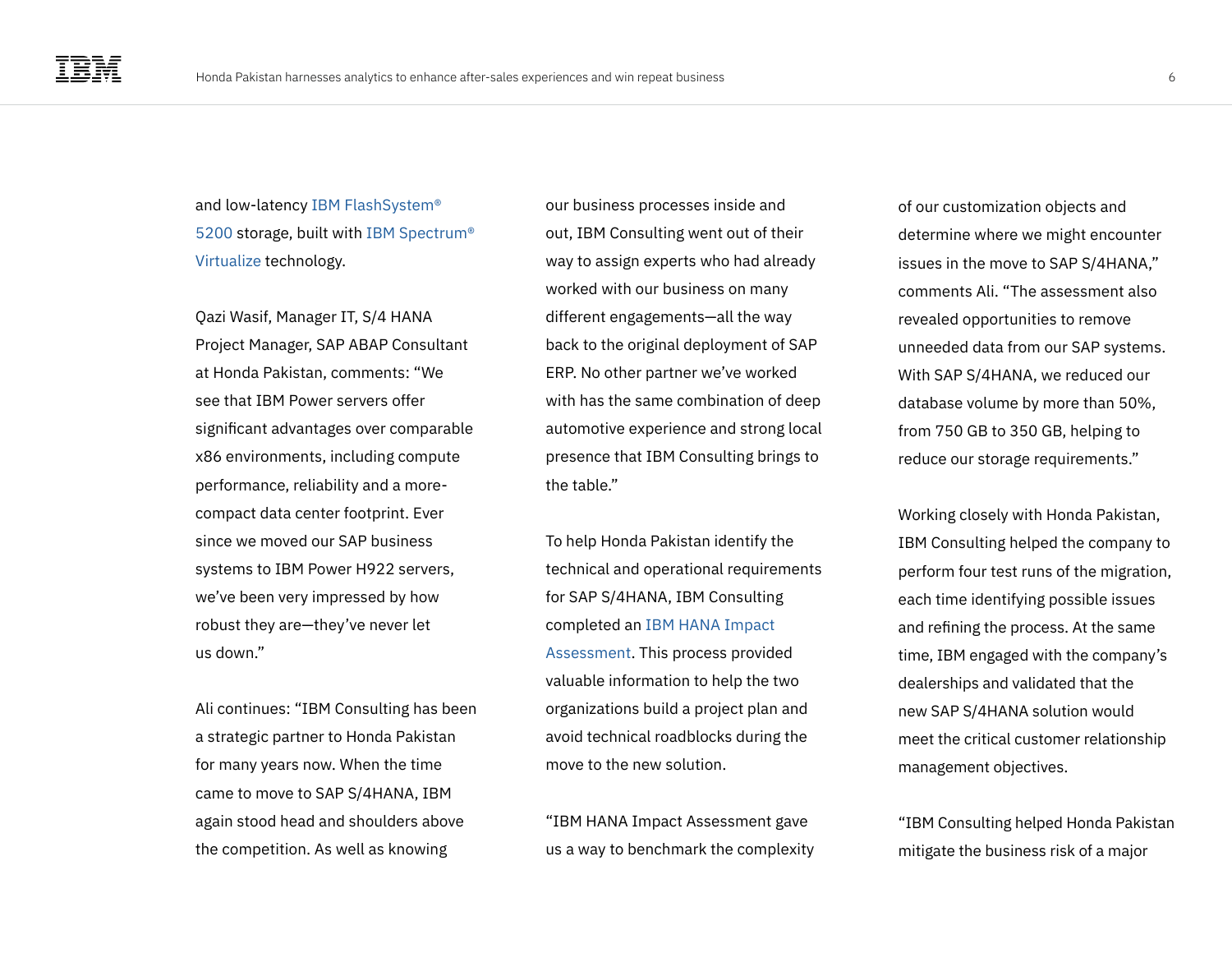digital transformation effort," states Ali. "We successfully switched to SAP S/4HANA over a single weekend, and IBM Consulting assigned 24-hour coverage to ensure the go-live went smoothly. The following Monday, the business units and dealerships logged on as normal, with no interruption to their activities."

Behind the scenes, by deploying SAP S/4HANA in an active/active configuration at its primary and disaster recovery data centers, Honda Pakistan has slashed its backup and recovery times.

Zaman Khan Abdali, Manager IT, Networks & IT Infrastructure at Honda Pakistan, confirms: "Restoring our previous SAP ERP environment in a recovery scenario would have required up to four hours of work, but with SAP S/4HANA we can recover in just

10 minutes. We've also reduced our recovery point objective, which is now just 5 – 10 minutes—helping us to better protect important business data."

Imran Khan, Assistant Manager IT, SAP Infrastructure at Honda Pakistan, confirms: "The disaster recovery process is more convenient in SAP S/4 HANA compared with our previous platform."

We see that IBM Power servers offer significant advantages " over comparable x86 environments, including compute performance, reliability and a more-compact data center footprint. Ever since we moved our SAP business systems to IBM Power H922 servers, we've been very impressed by how robust they are—they've never let us down."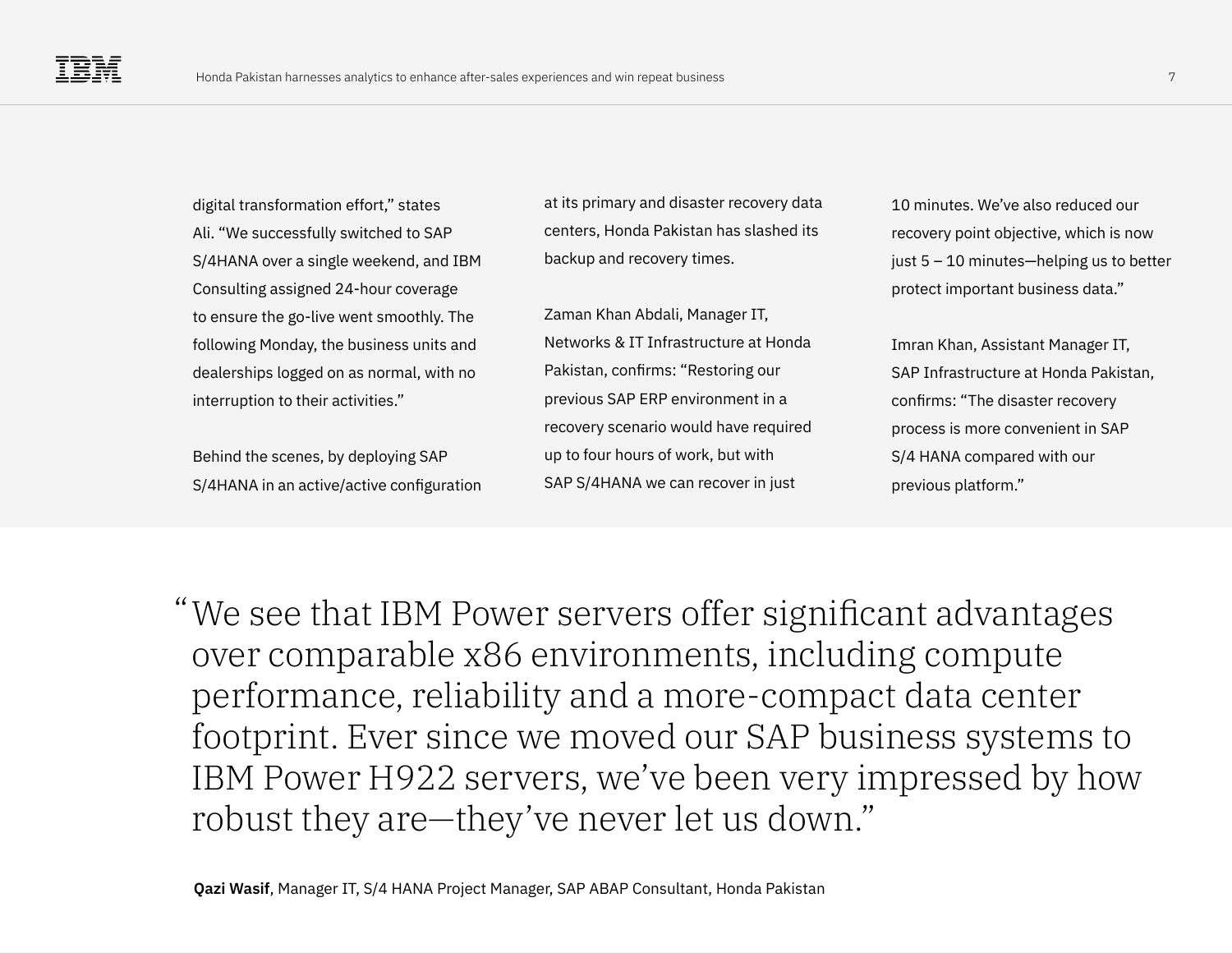### Boosting operational efficiency, enhancing customer service

As it begins its journey with SAP S/4HANA, Honda Pakistan is already measuring significant improvements in the speed and efficiency of core business processes. For example, creating spare parts forecasts for its dealership networks is now faster, easier and more accurate than ever before.

"To drive customer engagement, it's crucial to understand recency, frequency and value: that is, when customers last engaged with us, how often they engaged with us in the past, and the amount of money they have spent with us," explains Ali. "This data helps us to determine how well we are



doing at attracting customers to come back for after-sales services and use that analysis to design effective promotions and marketing campaigns that improve engagement."

Ali continues: "With SAP S/4HANA, we can create detailed reports from six years of historical customer data at the touch of a button. Moreover, we can now forecast our requirements for more than 30,000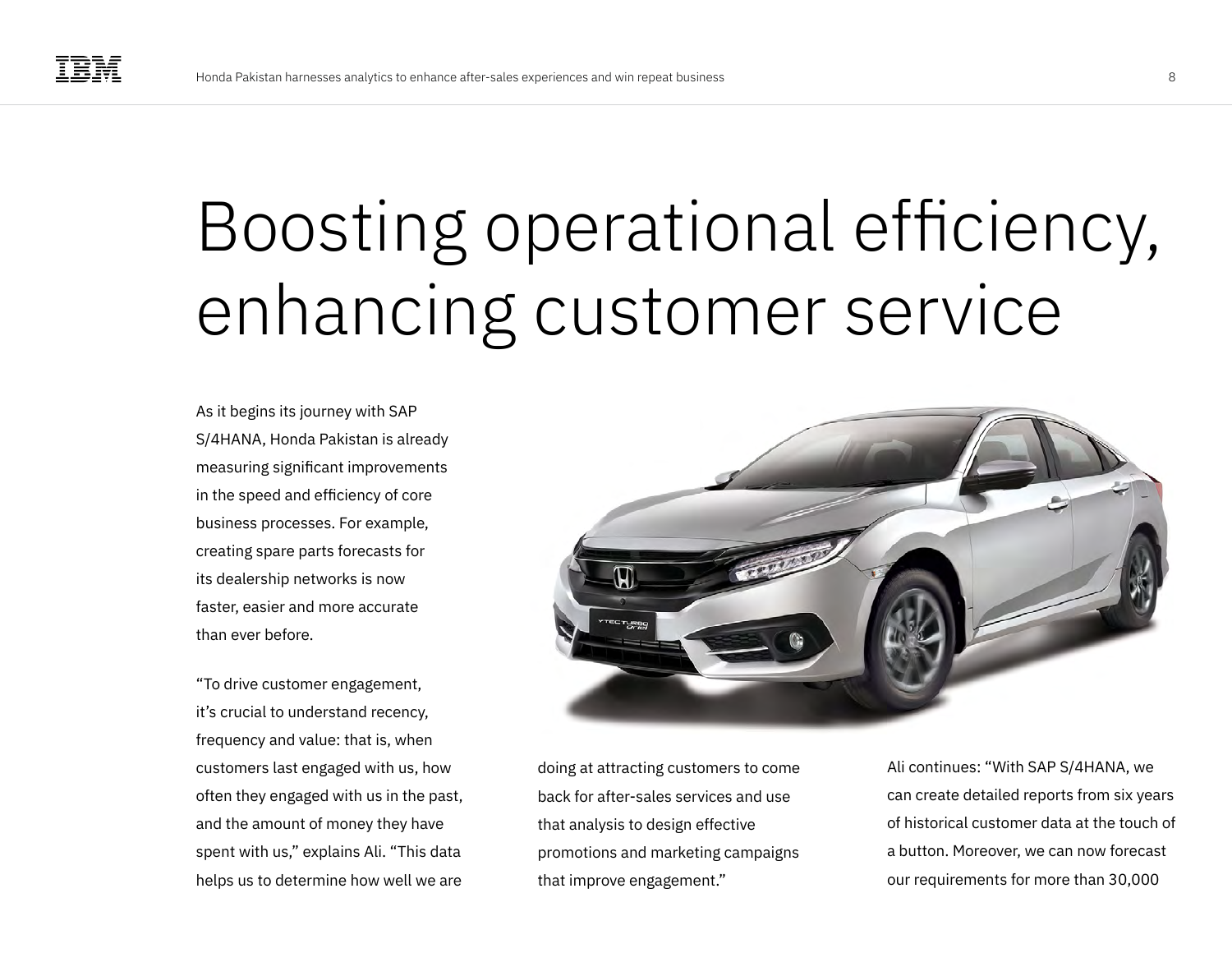automotive parts 83% faster, helping us to optimize our procurement processes and reduce the risk of key components going out of stock."

Honda Pakistan is also driving improvements in workflows elsewhere in the business. The company has cut its month-end closing processes from three hours to a matter of minutes, and is exploring more possibilities to integrate real-time insights from SAP Fiori dashboards into its decisionmaking processes.

"The SAP Fiori user experience makes it very easy and intuitive to provide timely, accurate information to our managers and leadership teams," adds Ali. "Every month, each section manager prepares a briefing for their department head, which previously required around 30 minutes of manual work to collate information from spreadsheets.

Today, all the information is available immediately via SAP S/4HANA dashboards—empowering teams to spend less time on data preparation and more time on valueadded analysis."

IBM Consulting recently worked with Honda Pakistan to enable live materials requirements planning in SAP S/4HANA—replacing manual planning with fully integrated processes.

"Our manufacturing processes and international supply chains have long lead times, so a manual error such as omitting an important item from an order has the potential to cause significant delays," says Ali. "Now that we have moved to live materials requirements planning in SAP S/4HANA, we have improved the efficiency of our procurement process, which will help ensure we

can uphold delivery commitments to our customers."

The next stage of Honda Pakistan's initiative will see the company select and deploy a dealer management system. By enabling closer integration with its dealerships, the company can extract fine-grained insights into the performance of its loyalty strategy and uncover new ways to foster customer engagement.

"Our leadership is already getting much faster and more detailed access to key business data in SAP S/4HANA, and we're excited to build on what we've achieved so far," concludes Ali. "By partnering with IBM Consulting, we can position Honda Pakistan to offer customers the best after-sales experience in the country—empowering us to build our share of a hugely competitive automotive market."